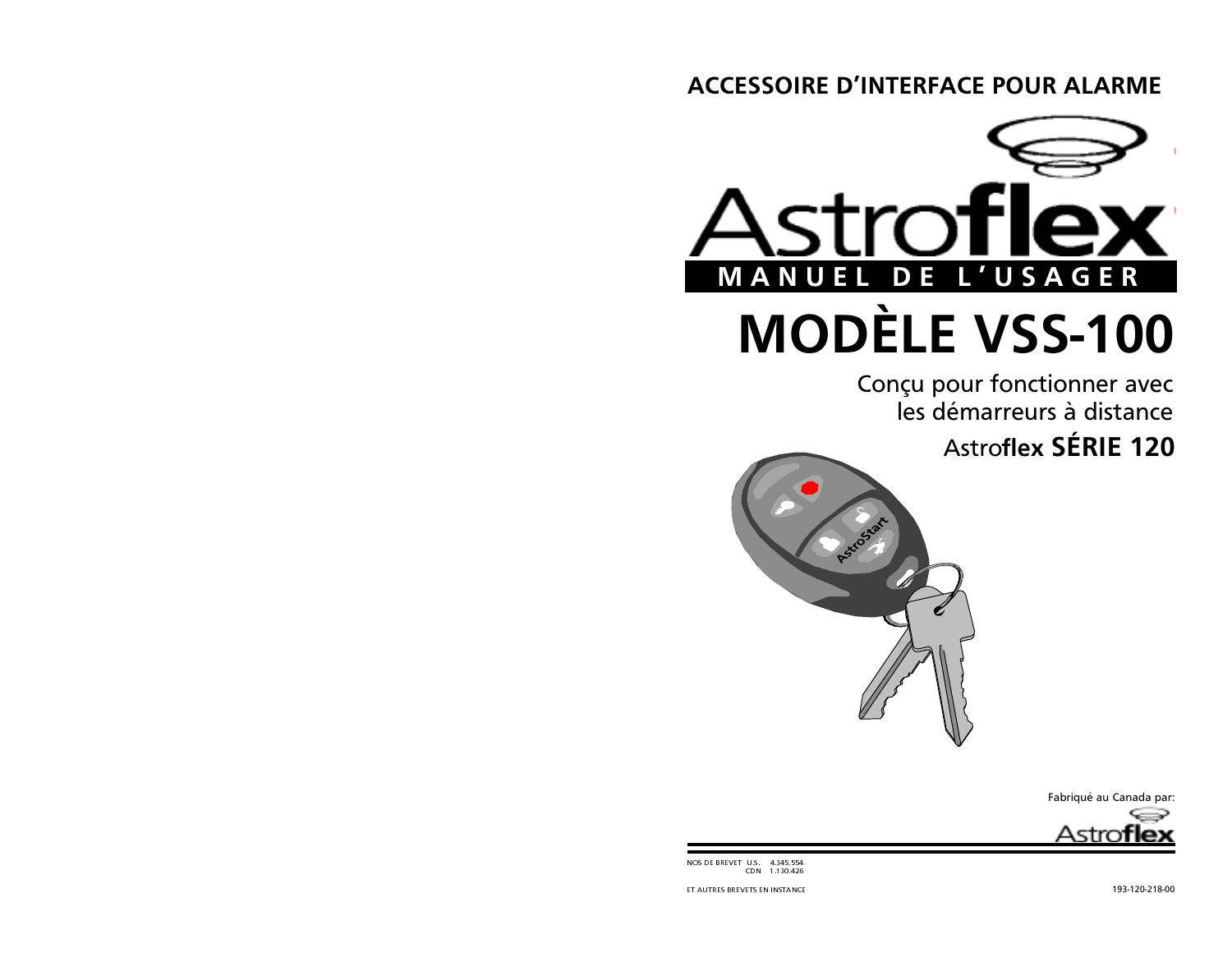# **INTRODUCTION**

Le dispositif d'alarme VSS-100 est le fruit de recherches intensives menées par une entreprise spécialisée dans la conception et la fabrication de produits électroniques de haute qualité pour véhicules automobiles. Sa principale fonction est d'attirer l'attention advenant qu'un individu tente de voler votre véhicule ou son contenu, ou encore de le remorquer ou de l'endommager. Ce dispositif est commandé par la télécommande de votre démarreur à distance Astroflex. Fiable et durable, il a été conçu pour vous procurer plusieurs années d'utilisation sans jamais défaillir. Votre dispositif d'alarme est facile d'utilisation et comporte de nombreuses caractéristiques qui vous faciliteront la vie. Lisez bien les instructions qui suivent pour vous familiariser avec le VSS-100 et en tirer tous les avantages. Il se peut que certaines fonctions décrites ci-après ne s'appliquent pas à votre véhicule.

# **TABLE DES MATIÈRES**

| <b>CARACTÉRISTIQUES</b>                                                                                                                                          | 1                                 |
|------------------------------------------------------------------------------------------------------------------------------------------------------------------|-----------------------------------|
| <b>ZONES DE PROTECTION</b><br>ÉLÉMENTS DISSUASIFS<br><b>ACTIFS</b><br><b>PRÉVENTIFS</b><br><b>MODES D'ALARME</b><br>AVERTISSEMENT<br>PRÉ-ALARME<br>ÉTAT D'ALARME | 1<br>1<br>1                       |
| <b>FONCTIONNEMENT</b>                                                                                                                                            | 2                                 |
| <b>MANUEL</b><br><b>SEMI-AUTOMATIQUE</b><br><b>AUTOMATIQUE</b><br>POUR METTRE FIN À L'ÉTAT D'ALARME                                                              | 2223                              |
| <b>CONFIRMATION</b>                                                                                                                                              | з                                 |
| <b>TÉMOIN LUMINEUX</b><br><b>CODES ZONE</b>                                                                                                                      | 4<br>4                            |
| <b>FONCTIONS SECONDAIRES</b>                                                                                                                                     | 4                                 |
| <b>VERROUILLAGE</b><br><b>ANTI-VERROUILLAGE</b><br><b>MODE VALET TEMPORAIRE</b><br><b>INTERRUPTEUR VALET</b><br><b>MODE VALET</b><br>TÉLÉCOMMANDE INOPÉRANTE     | 4<br>4<br>5<br>$\frac{5}{5}$<br>5 |
| <b>GLOSSAIRE</b>                                                                                                                                                 | 6                                 |
| <b>GARANTIE À VIE LIMITÉE</b>                                                                                                                                    | 7                                 |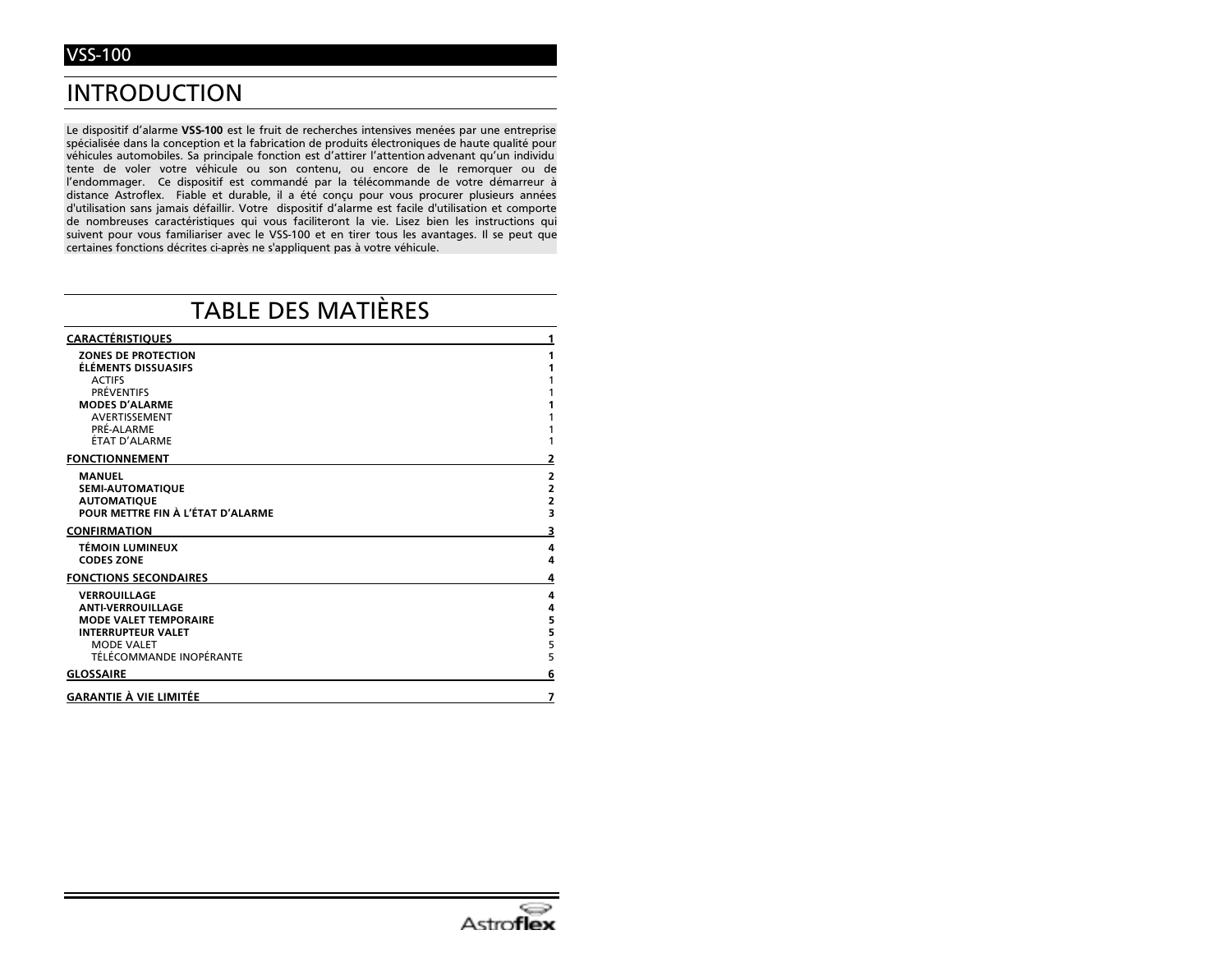# **CARACTÉRISTIOUES**

#### **ZONES DE PROTECTION**

Le VSS-100 peut mettre à profit jusqu'à six dispositifs de supervision différents à la fois pour protéger votre véhicule. Ces dispositifs sont raccordés au VSS-100 sur différentes entrées appelées zones de protections. Une de ces zones peut émettre un avertissement audible (sirène «ON» pendant 2 sec.), tandis que les cinq autres génèrent un état d'alarme si le système est armé.

| <b>ZONES DE PROTECTION</b> | <b>FONCTIONS</b>                    |
|----------------------------|-------------------------------------|
| Avertissement (pré-choc)   | Sirène «ON» pendant 2 secondes.     |
| Portières                  | Sirène «ON» pendant une période     |
| Capot                      | variant de 30 secondes à 4 minutes  |
| Senseurs additionnels      | selon la programmation initiale et  |
| Senseur de choc            | selon que la zone en infraction est |
| Allumage (clé de contact)  | corrigée ou non.                    |

### ÉLÉMENTS DISSUASIFS

#### **ACTIFS**

Lorsqu'un des dispositifs de supervision passe à l'état d'infraction, le VSS-100 réagit en activant les éléments dissuasifs suivants, selon ce qui est raccordé à votre système. Le VSS-100 peut ainsi activer jusqu'à quatre éléments dissuasifs en même temps : la sirène, les feux de position, le plafonnier et/ou le klaxon.

#### **PRÉVENTIFS**

Le témoin lumineux sert à indiquer les différents états du système d'alarme (voir « codes zone Par ailleurs, lorsqu'il est monté à un endroit visible de l'extérieur du véhicule, »). il peut également servir d'élément dissuasif.

L'avertisseur sonore (optionnel) consiste en un petit élément piézo-électrique qui émet un « beep » audible à environ deux mètres du véhicule lorsque le système est armé. Ce dispositif avertit tout intrus que le véhicule est équipé d'un système de sécurité armé.

### **MODES D'ALARME**

#### **AVERTISSEMENT**

Le signal d'avertissement consiste en une sirène qui se fait entendre pendant une courte période (deux secondes). Ainsi, lorsqu'un détecteur de choc à deux niveaux (optionel) est raccordé au VSS-100, l'avertissement survient chaque fois que le véhicule subit un léger choc pendant que l'alarme est armée.

#### **PRÉ-ALARME**

S'il vous arrive de déclencher l'alarme par mégarde et que vous ne voulez pas alarmer (ou déranger...) tout le voisinage, le mode « pré-alarme » intervient trois secondes avant l'état d'alarme afin de vous laisser le temps de désarmer le système. Dans ce mode, les feux de position, la sirène et le plafonnier sont actionnés de façon intermittente pendant trois secondes.

#### **ÉTAT D'ALARME**

Lorsque le VSS-100 se trouve en état d'alarme, il active ses éléments dissuasifs, selon ce qui est raccordé au module. L'état d'alarme demeure actif pendant une période de trente secondes ou d'une minute selon la programmation initiale, après quoi le système fait une pause de cinq secondes. Durant cette pause, il vérifie à nouveau les zones de protection et reprend le cycle d'alarme si une zone est toujours en infraction. Ce cycle peut se répéter jusqu'à quatre fois. Si la situation à l'origine de l'infraction est corrigée en milieu de cycle, l'alarme arrête à l'échéance du cycle en cours.

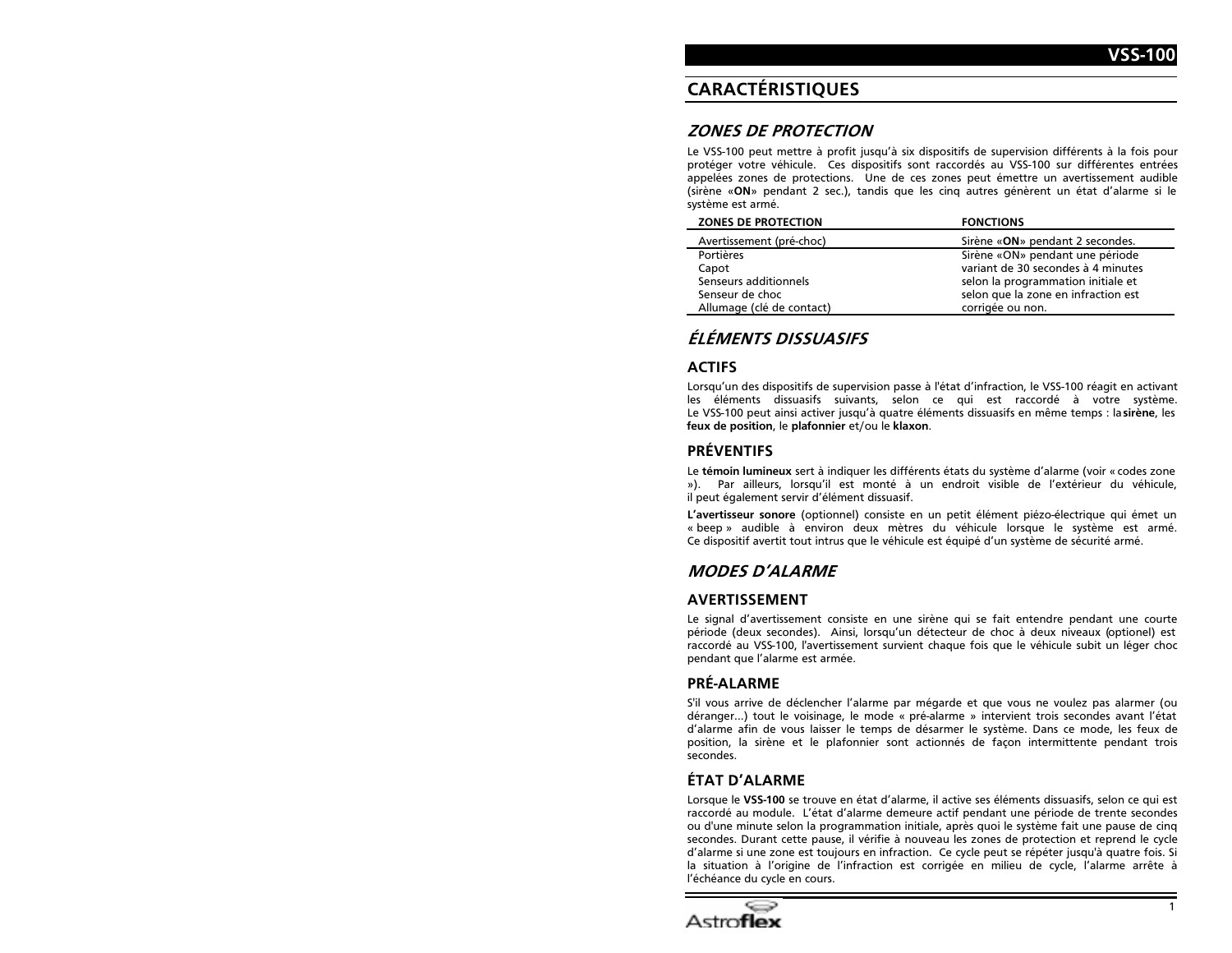#### **FONCTIONNEMENT**

Votre système d'alarme peut fonctionner selon trois modes différents, c'est-à-dire manuel, semi-automatique et automatique selon la programmation initiale. Consultez le paragraphe qui correspond au mode auquel votre système à été configuré lors de l'installation.

#### **MANUEL**

Au mode manuel, le VSS-100 doit être armé et désarmé à l'aide de la télécommande. Consultez le manuel de l'usager de votre démarreur à distance pour connaître les commandes. L'alarme est armée aussitôt que la commande est reçue; si, au moment de recevoir la commande, une zone est en état d'infraction, l'alarme s'arme quand même. Cependant, la zone en infraction ne pourra pas occasionner d'alarme tant qu'elle n'aura pas au préalable retrouvé une condition normale. Ce mode est toujours disponible même si, lors de son installation, votre système à été configuré autrement.

#### **SEMI-AUTOMATIQUE**

Au mode semi-automatique, le VSS-100 doit être armé et désarmé à l'aide de la télécommande. Consultez le manuel de l'usager de votre démarreur à distance pour connaître les commandes. Ce mode fait en sorte que le VSS-100 se réarme automatiquement 25 secondes après que vous l'avez désarmé  $et$ qu'aucune portière n'a été ouverte.

Le tableau ci-dessous indique l'effet de chaque zone sur le cycle de réarmement.

| Zone de protection    | Effet sur le cycle de réarmement                    |
|-----------------------|-----------------------------------------------------|
| Capot                 | Ces trois zones prolongent le délai de              |
| Senseurs additionnels | réarmement tant et aussi longtemps qu'elles         |
| Senseur de chocs      | sont maintenues en état d'infraction.               |
| Allumage              | Ces deux zones annulent complètement le réarmement. |
| Portières             |                                                     |
| Avertissement         | Aucun effet                                         |

L'appui sur la pédale de frein et l'activation du mode « valet temporaire » annulent le réarmement.

#### **AUTOMATIOUE**

Au mode automatique, l'ouverture d'une portière déclenche le cycle de réarmement du VSS-100. Le système d'alarme sera armé trente secondes après la vérification que toutes les zones de protection sont à un état normal. Cette période de trente secondes est appelée « délai de réarmement ». Si une zone passe en état d'infraction pendant le délai de réarmement, la minuterie arrête son décompte et reprend à trente secondes lorsque toutes les zones ont retrouvé un état normal.

Pendant le délai de réarmement, le témoin lumineux clignote rapidement. Après cinq secondes, le système émet une confirmation sonore (1 coup de sirène), indiquant que le système s'armera au bout de 25 secondes. À la fin de ce délai, l'alarme est armée et émet une seconde confirmation (un coup de sirène et un clignotement des feux de position) pour indiquer que le système est bien armé.

Si vous voulez demeurer à l'intérieur du véhicule sans toutefois prendre la route, vous pouvez annuler le cycle de réarmement en mettant la clé à la position ALLUMAGE (IGN) puis à ARRÊT (OFF) ou en appuyant sur la pédale de frein. Lorsque vous sortez du véhicule, le cycle reprend et le système s'arme automatiquement. Voir aussi « Valet temporaire ».

Si vous désarmez le système et n'ouvrez pas la portière avant trente secondes, le système se réarme automatiquement.

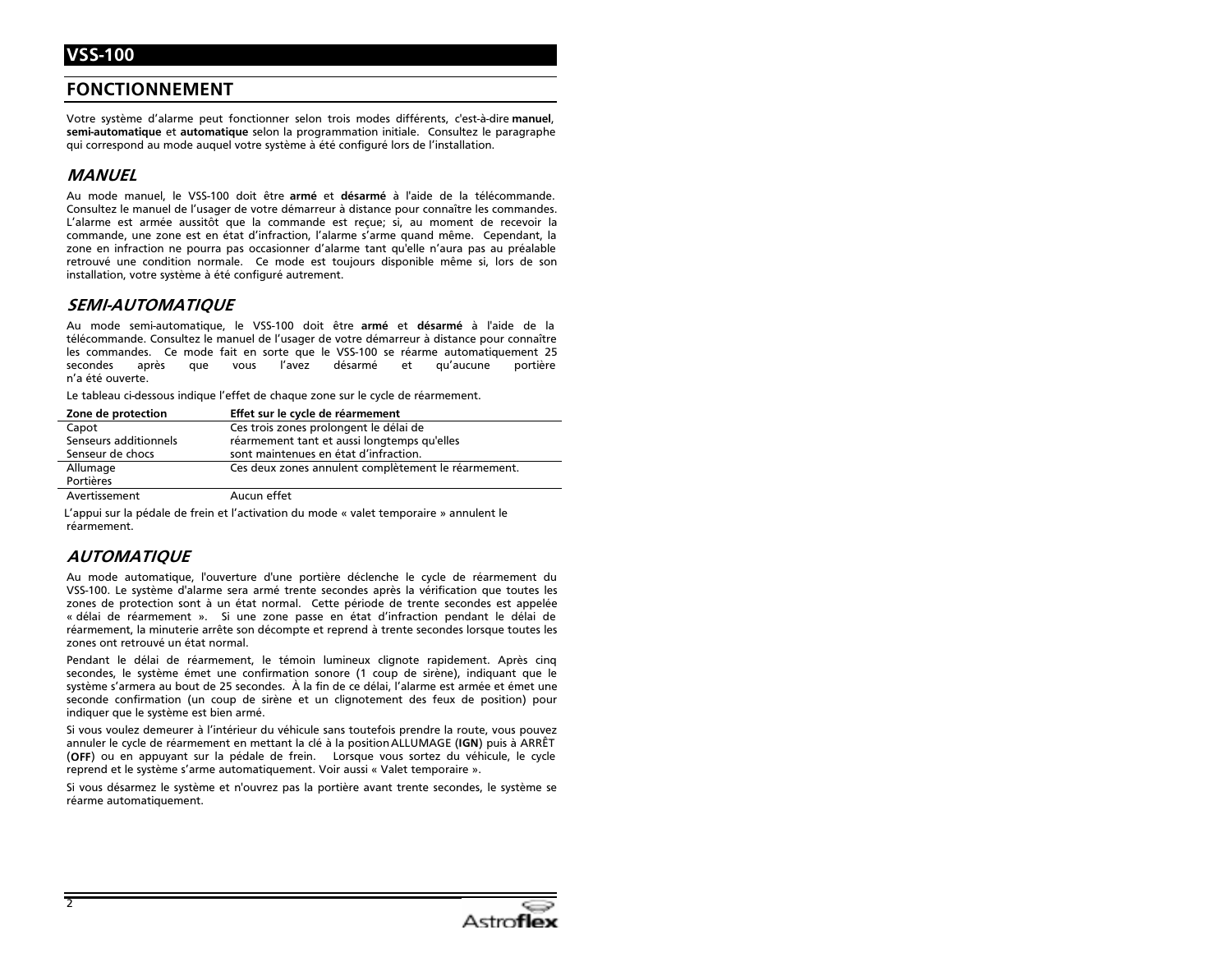Le tableau ci-dessous indique l'effet de chaque zone sur le cycle de réarmement.

| Zone de protection    | Effet sur le cycle de réarmement            |                      |
|-----------------------|---------------------------------------------|----------------------|
| Capot                 | Ces quatre zones prolongent le délai de     |                      |
| Portières             | réarmement tant et aussi longtemps qu'elles |                      |
| Senseurs additionnels | sont maintenues en état d'infraction.       |                      |
| Senseur de chocs      |                                             |                      |
| Allumage              | Alimenté par la clé de contact :            | annule le réarmement |
|                       | Alimenté par le démarreur à distance :      | aucun effet          |
| Avertissement         | Aucun effet                                 |                      |

L'appui sur la pédale de frein ou la présence de la clé de contact en position « ON » annulent le réarmement (jusqu'à l'ouverture d'une portière, ce qui entraîne la reprise du délai de réarmement au début du cycle).

Voir aussi « Valet temporaire » et « Délai de plafonnier ».

Le désarmement s'effectue seulement à l'aide de la télécommande en faisant la commande DÉVERROUILLAGE (consultez le manuel de l'usager de votre démarreur à distance). Le système est aussitôt désarmé et reprend au début du délai de réarmement.

### POUR METTRE FIN À L'ÉTAT D'ALARME

Vous pouvez mettre fin à l'état d'alarme en faisant la commande « déverrouillage », ce qui a également pour effet de désarmer le système, ou en faisant les commandes «verrouillage » ou « arrêt », ce qui met fin à l'état d'alarme sans désarmer le système.

#### **CONFIRMATION**

Lorsque le système se fait armer ou désarmer, une confirmation est émise par l'intermédiaire de la sirène (si elle est programmée lors de l'installation) et des feux de position.

Lorsque l'alarme est armée de façon manuelle, un coup (de sirène et/ou des feux de position) signifie que toutes les zones de protection sont à leur état normal et que le système est prêt. Trois coups vous indiquent qu'une ou plusieurs zones sont en infraction (ex. portière ouverte). Lorsque la zone est corrigée (ex. portière refermée), le système émet une autre confirmation (un coup si toutes les zones sont à leur état normal, trois coups si une autre zone est en infraction). Si une zone est en infraction lors d'un armement manuel et que la situation à l'origine de l'infraction n'est pas corrigée, l'alarme s'arme quand même, mais cette zone ne pourra pas générer un état d'alarme. Voir aussi « Délai de plafonnier ».

Lorsque vous désarmez l'alarme, deux coups vous indiquent que votre véhicule n'a fait l'objet d'aucune tentative d'introduction par effraction ou autre, et quatre coups vous indiquent qu'un état d'alarme a eu lieu en votre absence.

Le tableau ci-dessous résume le présent chapitre.

| <b>CONFIRMATION</b> | <b>SIGNIFICATION</b>                                                                                     |
|---------------------|----------------------------------------------------------------------------------------------------------|
| 1 coup              | Système armé, aucune zone en infraction.                                                                 |
| 2 coups             | Système désarmé, aucune infraction détectée.                                                             |
| 3 coups             | Système armé avec zone en infraction.<br>Voir le témoin pour connaître la zone.                          |
| 4 coups             | Système désarmé avec infraction détectée.<br>Voir le témoin pour connaître l'origine de l'état d'alarme. |

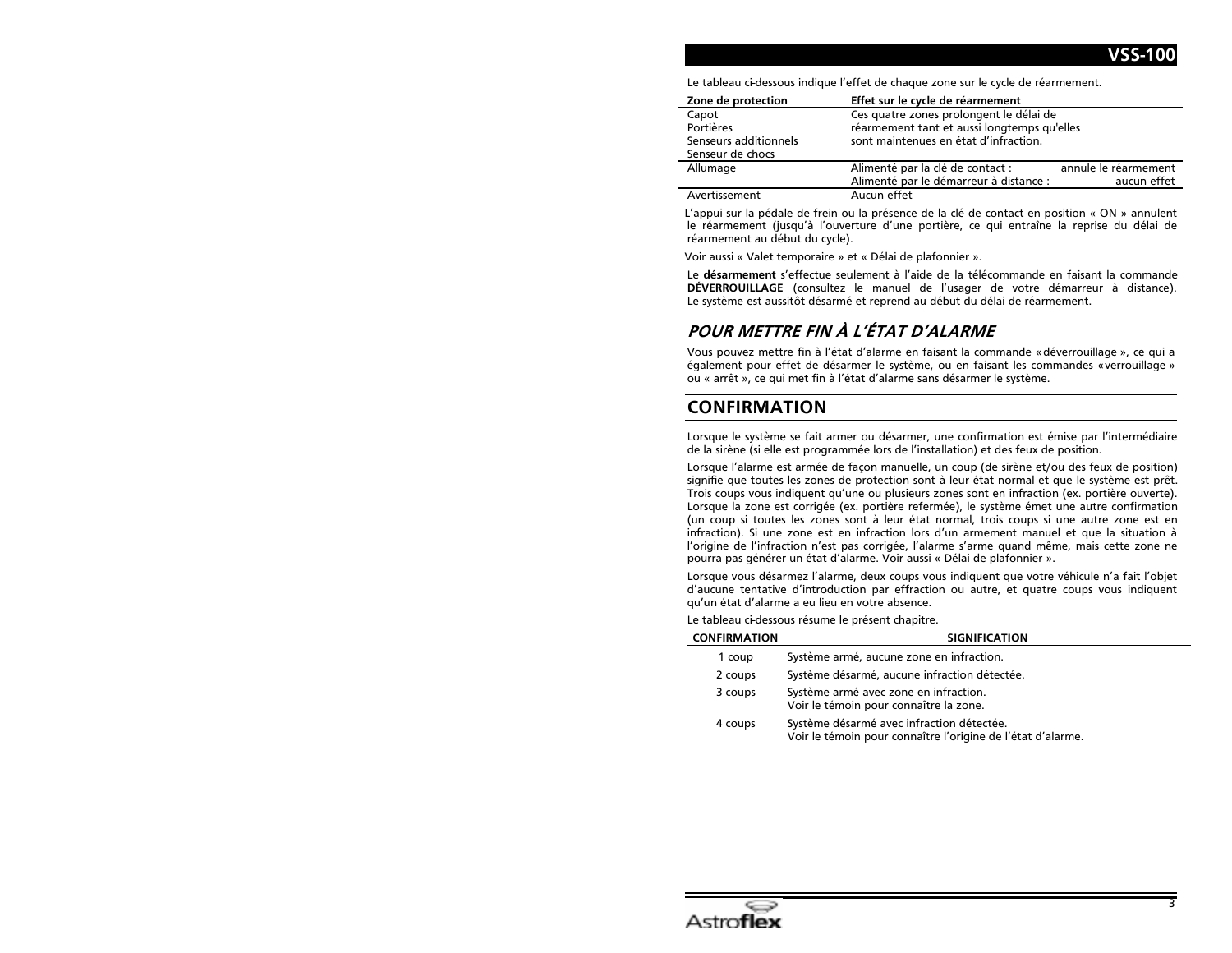# **VSS-100**

### TÉMOIN LUMINEUX

Le témoin lumineux, à l'aide de clignotements défini (voir tableau ci-dessous) sert à indiquer les différents états du système d'alarme lors de l'armement et du désarmement du VSS100. Il peut également servir d'élément dissuasif lorsqu'il est monté à un endroit visible de l'extérieur du véhicule

LORS DE L'ARMEMENT Le témoin affiche les codes des zones en état d'infraction (exemple: portière ouverte). Un seul code est affiché à la fois. Si plus d'une zone est en infraction lors l'armement, le code change lorsque la de zone affichée est corrigée (exemple : portière refermée).

LORS DU DÉSARMEMENT Le témoin affiche le code de la dernière zone qui a généré un état d'alarme. Le code est émis lors de la réception de la commande de déverrouillage et qu'une portière est ouverte. Ce code est répété jusqu'à ce que l'on appuie sur la pédale de frein.

Le tableau ci-dessous donne la signification des codes de zone (nombre de clignotements).

#### **CODES ZONE**

| Clignotement                                            | Zone visée                                                                                                     |  |
|---------------------------------------------------------|----------------------------------------------------------------------------------------------------------------|--|
|                                                         | Le système est armé.                                                                                           |  |
| 2                                                       | Une portière est/a été ouverte.                                                                                |  |
| 3                                                       | Le capot est/a été ouvert.                                                                                     |  |
| 4                                                       | Un état d'alarme est/a été détecté sur l'entrée du senseur de choc.                                            |  |
| 5                                                       | La clé de contact est/a été à la position allumage (IGN).                                                      |  |
| 6                                                       | Un état d'alarme est/a été détecté sur l'entrée des senseurs additionnels<br>(bris de glace, mouvement, etc.). |  |
| Deux autres états peuvent être affichés par le témoin : |                                                                                                                |  |
| <b>CONSTANT FAIBLE</b>                                  | Indique que l'alarme est désarmée de façon permanente.<br>Voir « Mode valet »                                  |  |

**CLIGNOTEMENT RAPIDE** 

Voir « Fonctionnement (automatique) ».

### **FONCTIONS SECONDAIRES**

#### **VERROUILLAGE**

Si le véhicule est muni d'un système de verrouillage des portières et que celui-ci est raccordé au démarreur à distance, le VSS-100 verrouillera les portières en même temps qu'il armera l'alarme.

#### **ANTI-VERROUILLAGE**

Lorsque raccordée au barillet de la clé de contact, cette fonction empêche le système de verrouiller les portières lors d'un armement automatique et que la clé est présente dans le contact.

Elle peut aussi être raccordée à un interrupteur pouvant sélectionner le verrouillage automatique ACTIF ou INACTIF.

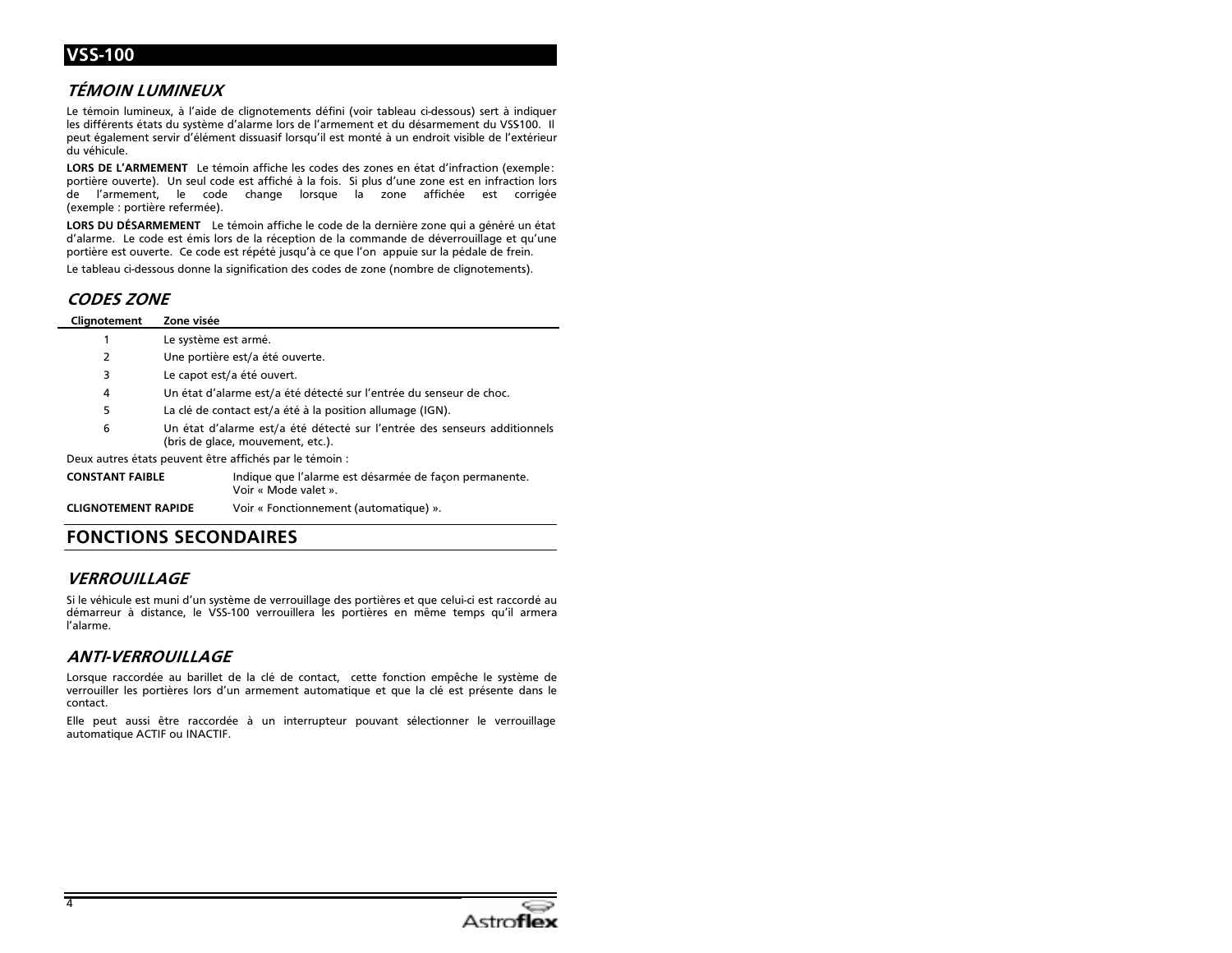### **MODE VALET TEMPORAIRE**

Ce mode vous permet d'annuler le réarmement automatique pour une période de temps indéterminée. Vous trouverez ce mode très pratique lorsque vous mettrez de l'essence ou lorsque vous ferez des travaux quelconques sur votre véhicule. Pour activer le mode valet temporaire, faite la commande de déverrouillage au cours des trente secondes du délai de réarmement (témoin clignote rapidement). Lorsque le témoin cesse de clignoter, il confirme l'activation du mode « Valet temporaire ». Pour annuler ce mode, il suffit de placer la clé de contact à la position « ON »; le réarmement automatique redevient possible à l'ouverture d'une portière. Vous pouvez aussi armer le système par la télécommande, ce qui annule le mode Valet temporaire.

### **INTERRUPTEUR VALET**

L'interrupteur valet sert à activer le « Mode valet » ou à mettre fin à un état d'alarme lorsque votre « Télécommande est inopérante ». Cet interrupteur doit être situé dans un endroit caché et connu seulement des utilisateurs réguliers du véhicule. Demandez à votre installateur de vous en indiquer l'emplacement.

#### **MODE VALET**

Ce mode permet de désarmer l'alarme de façon permanente lorsque vous confiez votre véhicule à un mécanicien par exemple.

Cette séquence mettra le système d'alarme hors fonction de façon permanente.

- Placez la clé dans le contact et tournez-la à la position ALLUMAGE (ON).
- Placez l'interrupteur VALET à la position « ON ».
- Retirez la clé du contact.

Pour remettre l'alarme en mode actif, répétez les consignes précedentes à l'exception de la position « ON » de l'interrupteur VALET (celui-ci doit revenir en position « OFF »). Lorsque ce mode est actif, le témoin lumineux demeure allumé à demi intensité.

#### **TELECOMMANDE INOPERANTE**

Cette séquence permet de désactiver l'alarme lorsque votre télécommande ne fonctionne pas.

- Entrez dans le véhicule (l'alarme retentira).
- Placez la clé dans le contact et tournez-la à la position ALLUMAGE (ON).
- Placez l'interrupteur VALET à la position « ON » puis remettez-le à la position « OFF ».
- Retirez la clé du contact.

Note : Si le système est programmé en mode automatique, il se réarmera et vous devrez répéter cette séquence chaque fois que vous utiliserez votre véhicule. Si vous ne voulez pas que cette situation se produise, laissez l'interrupteur valet en position « ON », ce qui aura pour effet d'activer le mode valet du même coup.

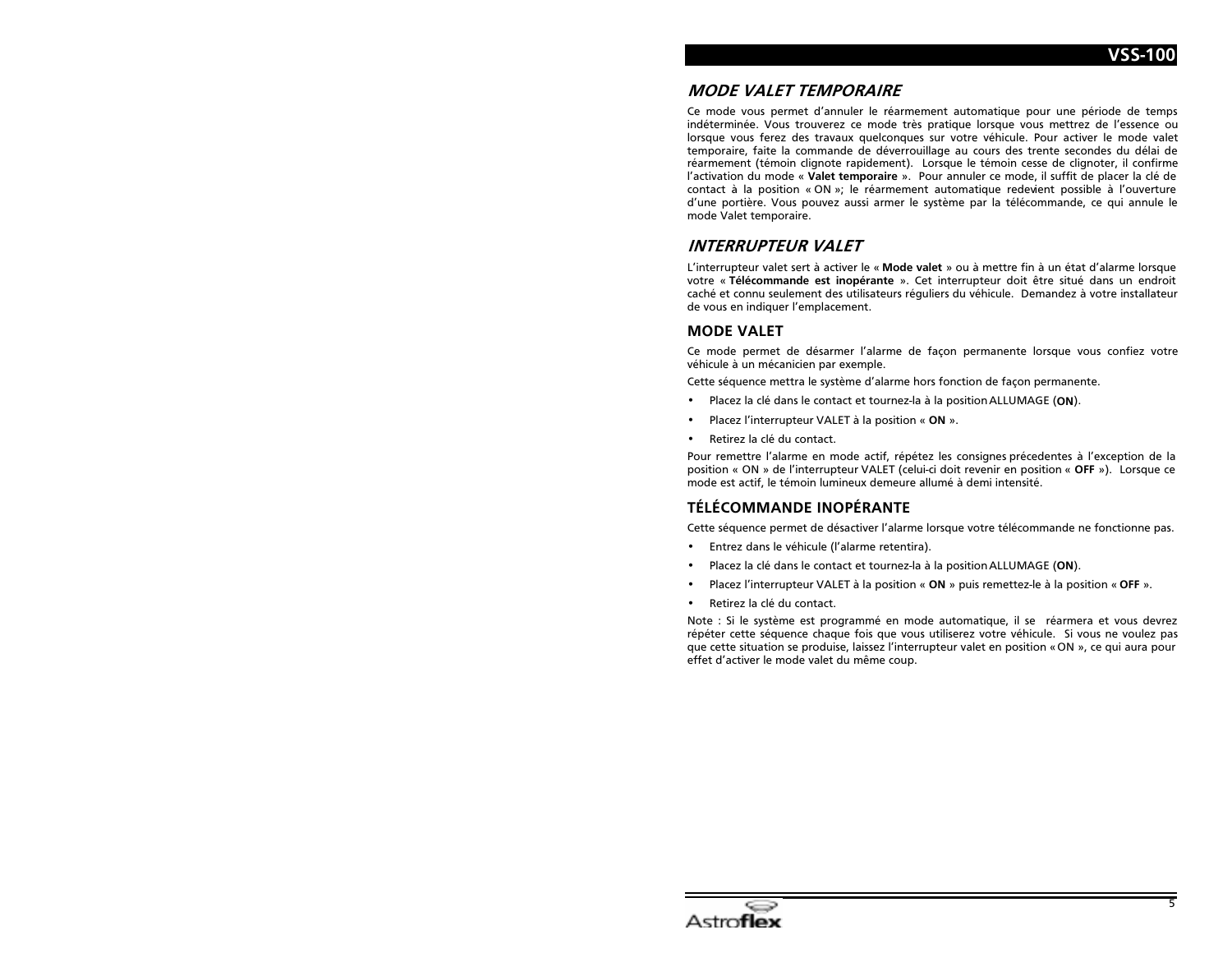# VSS-100

### **GLOSSAIRE**

## Sirène

La sirène émet six sons différents, c'est-à-dire qu'elle retentit de façon répétitive et par alternance dans six mélodies différentes.

Elle est actionnée de façon intermittente (petit coups répétitifs) lors d'une pré-alarme et de façon continue lors d'un avertissement et d'un état d'alarme.

Elle peut donner une confirmation des commandes ARMEMENT et DÉSARMEMENT à l'aide de petits coups; voir le tableau dans la section CONFIRMATION. Cette fonction est programmable ACTIVE ou INACTIVE lors de l'installation.

### Klaxon

Le klaxon est activé de facon intermittente (petits coups répétitifs) lors d'un avertissement et d'un état d'alarme. Cette fonction est optionnelle et peut exiger l'installation de matériel additionnel. Consultez votre installateur pour de plus amples renseignements.

### **Feux de position**

Les feux de position sont allumés de facon intermittente (clignotements répétitifs) lors d'un avertissement, d'une pré-alarme et d'un état d'alarme.

Les feux de position confirment également la réception des commandes. Voir le tableau dans la section CONFIRMATION.

# État d'infraction

On entend par « état d'infraction » la condition requise par une zone de protection pour engendrer un état d'alarme; exemple : portière ouverte, etc.

## Délai de plafonnier

Le démarreur à distance permet d'allumer le plafonnier du véhicule pour une période de 35 secondes à l'émission d'une commande de déverrouillage (non disponible en mode «semiautomatique »). En mode « automatique », le VSS-100 ne tient pas compte de la zone « portières » pendant le délai de plafonnier, ce qui à pour effet de prolonger le temps de réarmement de 35 secondes.

Il se peut, sur certains véhicules, que le plafonnier demeure allumé après que la dernière portière ait été refermée. Si cette option s'applique à votre véhicule, le temps de réarmement est prolongé de la période pendant laquelle le plafonnier est maintenu ouvert par le véhicule.

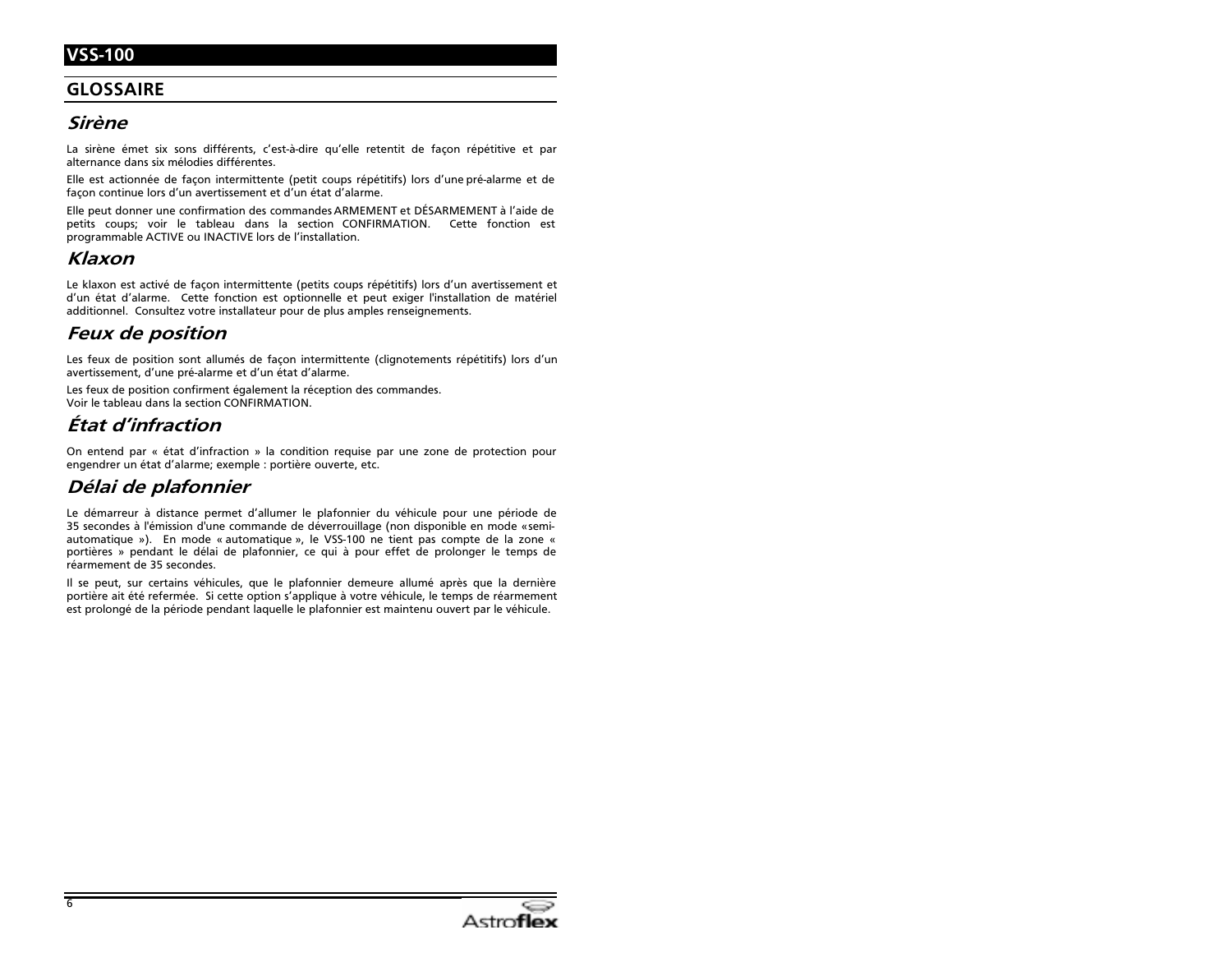# **GARANTIE À VIE LIMITÉE**

- ASTROFLEX garantit à l'acheteur original le produit manufacturé contre tout défaut de  $1)$ main-d'oeuvre ou de matériel pour la période ci-après mentionnée.
- Cette garantie exclut toute garantie légale, excepté naturellement les dispositions d'ordre  $2)$ public.
- Cette garantie ne vaut qu'en faveur de l'acquéreur original; un acquéreur subséquent ne 3) pourra pas s'en prévaloir.
- 4) Cette garantie est valable pour la durée du véhicule automobile sur lequel le produit a été installé à l'origine et s'il demeure installé sur ledit véhicule automobile, sauf en ce qui a trait aux composantes pour lesquelles une durée plus courte de garantie est prévue.
- Si les conditions mentionnées aux paragraphes 3) et 4) sont réalisées, la garantie 5) s'applique pour le module de contrôle du démarreur à distance.
- Tout autre accessoire et outils (tel que transmetteur, commutateur, antenne, module DL-3  $6)$ ou DL-4, MultiTest, etc.) sont garantis pour une période d'un an à compter de la date du contrat d'achat, les piles ne faisant l'objet d'aucune garantie.
- $7)$ ASTROFLEX s'engage à réparer ou remplacer toute pièce ou le produit, selon ce qui est mentionné au paragraphe 5), sans frais au cours de la première et de la deuxième année du contrat et, selon ce qui est mentionné au paragraphe 6), sans frais au cours de la première année du contrat.
- À compter de deux ans après la date du contrat, ASTROFLEX s'engage à réparer ce qui est 8) décrit en 5) pour des frais limités à 30,00 \$ qui doivent accompagner le produit à réparer. Celui-ci sera retourné à l'acheteur port dû.
- Si l'acquéreur est incapable de fournir une preuve d'achat, la garantie est limitée à deux 9) ans à compter de la date du manufacturier tel que confirmé par le numéro de série du produit. L'acheteur de ce produit ASTROFLEX s'engage à retourner ce dernier pour le service de garantie, port payé, à l'adresse appropriée indiquée à la fin de ce document.
- $10)$ Cette garantie ne s'applique qu'au produit lui-même et ne s'applique pas aux dommages matériels autres qu'au produit lui-même.
- 11) ASTROFLEX ne donne aucune garantie, et quant au produit lui-même et contre les dommages que le produit pourrait causer, si l'une ou l'autre des conditions suivantes survient:
	- a) l'installation n'a pas été faite par l'installateur-distributeur, et selon les directives d'ASTROFLEX:
	- $b)$ le produit a été accidenté après son installation;
	- l'acquéreur a fait du produit un usage abusif ou non conforme au quide de c) l'usager;
	- d) l'acquéreur a réparé lui-même le produit ou fait réparer le produit chez une personne non autorisée par ASTROFLEX;
	- le produit a été réparé avec des pièces non autorisées par ASTROFLEX.  $e)$
- $12)$ ASTROFLEX n'est pas responsable des frais engagés pour enlever ou réinstaller le produit.
- La présente garantie constitue la seule garantie d'ASTROFLEX à l'égard de l'acquéreur  $13)$ original. Toute autre garantie est spécifiquement exclue, même la garantie légale, excepté naturellement les dispositions d'ordre public.

Note: Le fonctionnement, les spécifications et le design de nos produits sont sujets à changement sans préavis.

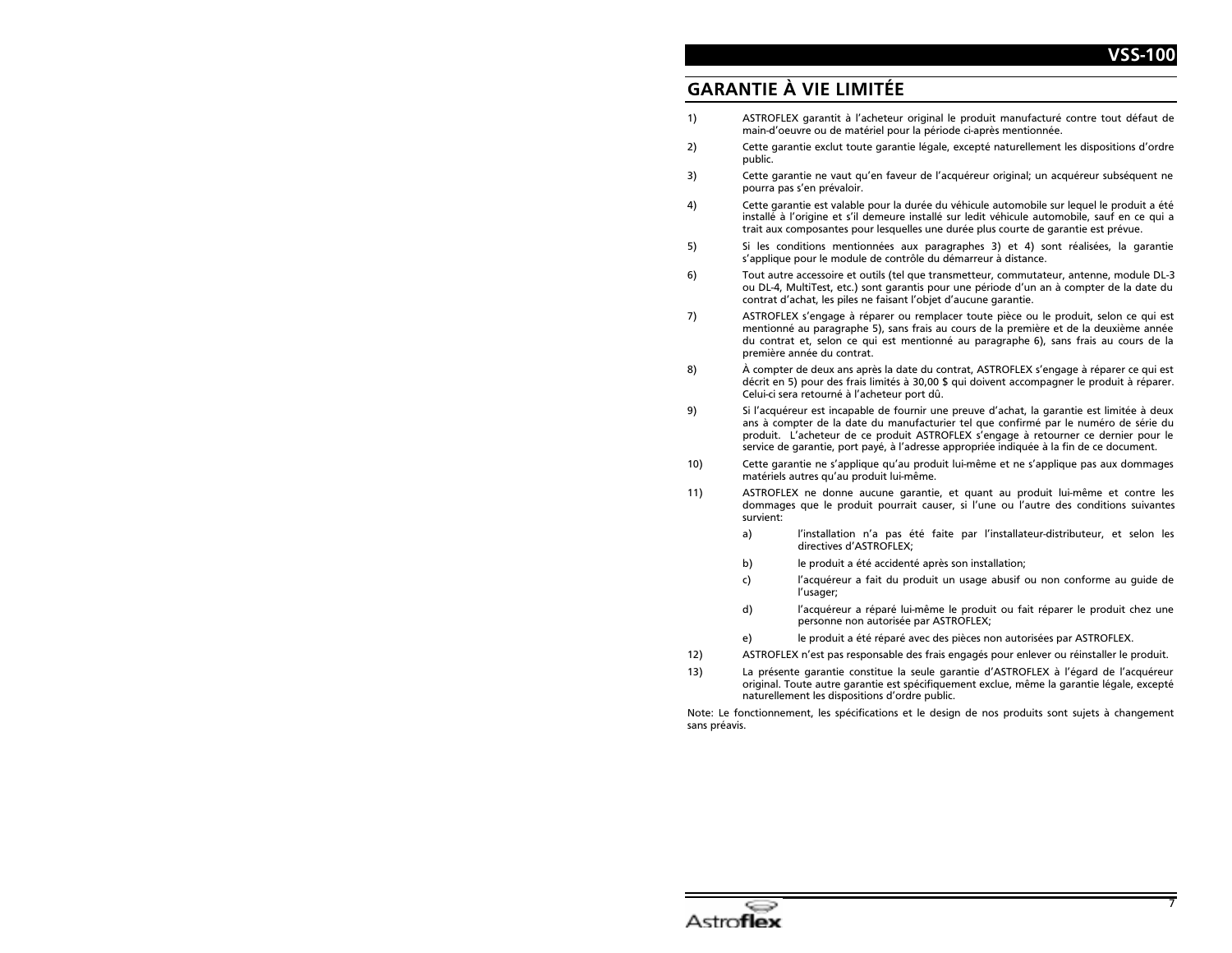



Ce dispositif satisfait aux exigences d'Industrie Canada (IC) - Gestion des radiofréquences, prescrites dans le document CNR-210. Son utilisation est autorisée seulement sur une base de non-brouillage et de non-protection; en d'autres termes, ce dispositif ne doit pas être utilisé s'il est établi qu'il représente une source de brouillage nuisible pour les services autorisés par IC. Par ailleurs, l'utilisateur de ce dispositif doit être prêt à accepter tout brouillage radioélectrique reçu, même si ce brouillage est susceptible de compromettre le fonctionnement du dispositif.

No d'homologation IC: 1854 K 1066



Ce dispositif est conforme aux dispositions de la partie 15 des règlements de la Commission fédérale sur les communications (FCC).

Son utilisation est assujettie aux deux conditions suivantes :

- (1) ce dispositif ne doit pas être à l'origine de brouillage nuisible, et
- (2) ce dispositif doit accepter le brouillage qui peut en entraîner un fonctionnement indésirable.

Ce matériel a fait l'objet d'essais et respecte les limites imposées aux dispositifs numériques appartenant à la classe B, conformément à la partie 15 des règlements de la FCC. Ces limites ont été concues pour assurer une protection raisonnable contre les brouillages nuisibles à l'intérieur d'une résidence. Ce matériel produit, utilise et peut émettre des radiofréquences et, s'il n'est pas installé et utilisé conformément aux instructions du manuels d'installation et de l'usager, peut être à l'origine de brouillage nuisible aux appareils de communication exploitant les radiofréquences. Toutefois, il n'est pas garanti qu'aucun brouillage ne se produira dans une installation en particulier. Aussi, dans l'éventualité où ce matériel venait à causer du brouillage nuisible au niveau des appareils radio ou aux téléviseurs, ce que l'on peut vérifier en mettant l'appareil hors fonction, puis en fonction, il est recommandé que l'utilisateur essaie de corriger la situation en prenant une ou plusieurs des mesures suivantes :

- réorienter l'antenne réceptrice ou en changer l'emplacement;
- éloigner le matériel du récepteur;  $\bullet$
- brancher le matériel dans une prise appartenant à un circuit différent du circuit auquel est branché le récepteur;
- consulter le concessionnaire ou un technicien qualifié en matière de radiotélévision.

No. d'approbation FCC : J5FRS-3R